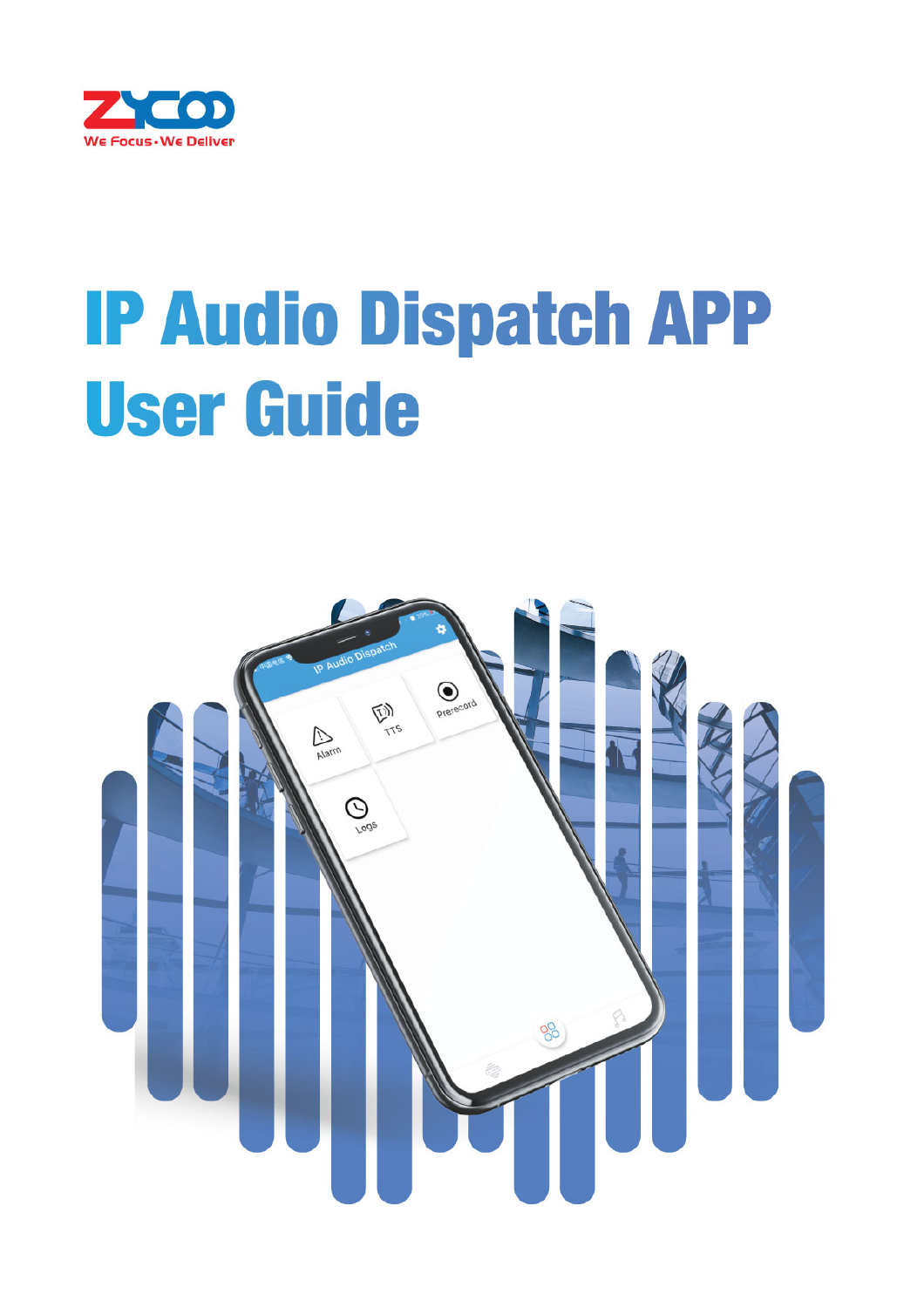# **Contents**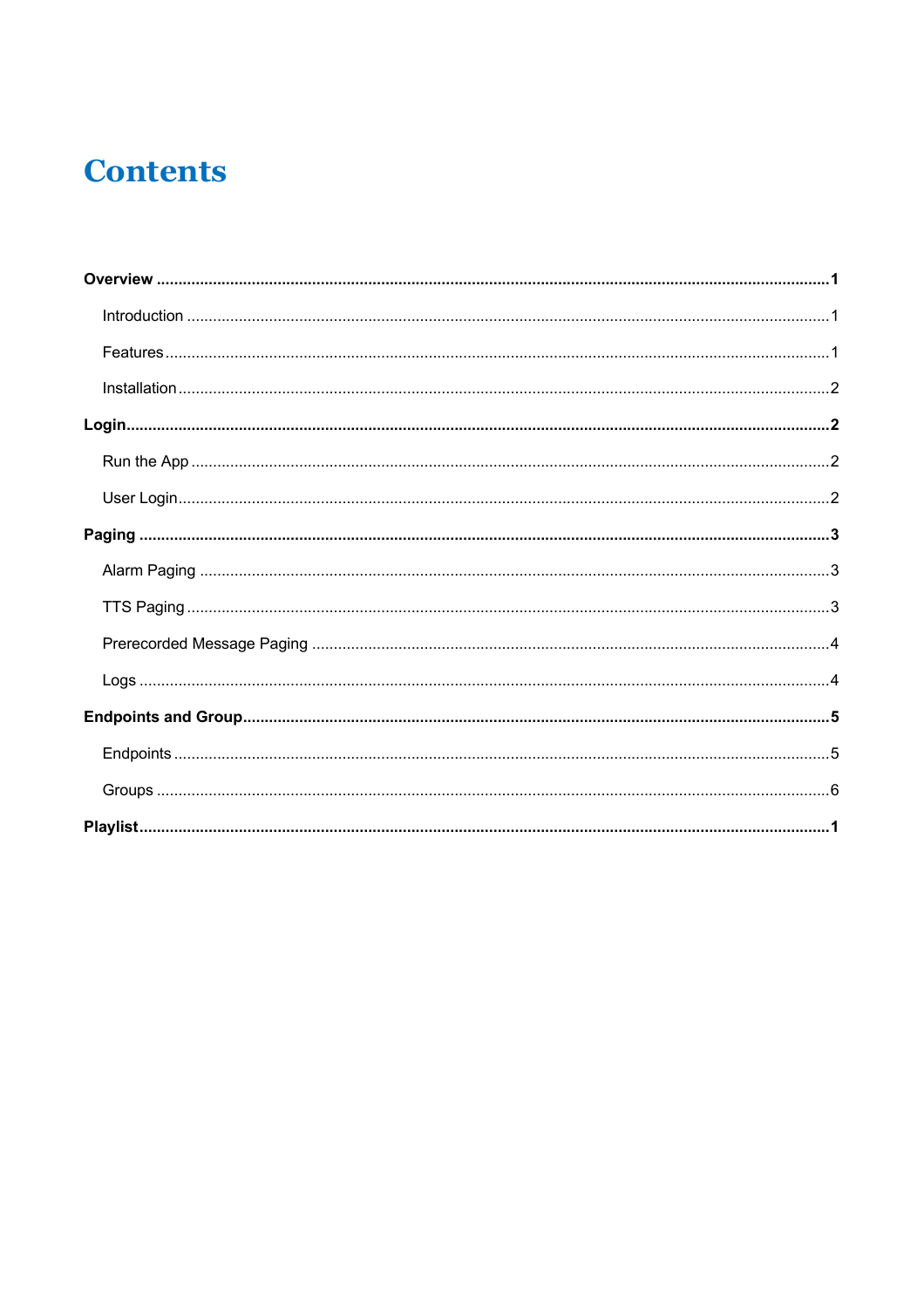### *Overview*

#### *Introduction*

IP Audio Dispatch App is a simple and easy to use mobile application developed for ZYCOO IP Audio dispatch users. The app allows users of iPhone or Android based devices a mobile alternative to the PC based dispatch console.

With the IP Audio Dispatch App, background music, pre-recorded message paging, emergency paging and IP audio endpoint status monitoring can be configured and maintained.

IP Audio Dispatch App is a useful application which is perfect for when the dispatch users have to leave their dispatch PC or full dispatch functionality is not critical.

#### *Features*

IP Audio Dispatch App can be considered as a simplified version of the IP Audio Dispatch Console which can be installed on mobile phones. Below is a feature comparison table of the IP Audio Dispatch App and the IP Audio Dispatch Console.

| <b>Features/Applications</b>       | <b>IP Audio Dispatch App</b> | IP Audio Dispatch Console |
|------------------------------------|------------------------------|---------------------------|
| Click/tap to call                  | Not supported                | Supported                 |
| <b>Upload Audio Files</b>          | Not supported                | Supported                 |
| <b>Create Playlist</b>             | Not supported                | Supported                 |
| <b>Create Triggered Paging</b>     | Not supported                | Supported                 |
| Manage Conferences                 | Not supported                | Supported                 |
| Call Spy                           | Not supported                | Supported                 |
| <b>Whisper Spy</b>                 | Not supported                | Supported                 |
| Barge Spy                          | Not supported                | Supported                 |
| Call Split                         | Not supported                | Supported                 |
| Video Intercom                     | Not supported                | Supported                 |
| Manage Recordings                  | Not supported                | Supported                 |
| Music Player                       | Supported                    | Supported                 |
| Click/tap to Page                  | Supported                    | Supported                 |
| Click/tap to Alarm                 | Supported                    | Supported                 |
| <b>Volume Control</b>              | Supported                    | Supported                 |
| Text-to-Speech (TTS) Paging        | Supported                    | Supported                 |
| Prerecorded Message Paging         | Supported                    | Supported                 |
| <b>Endpoints Status Monitoring</b> | Supported                    | Supported                 |
| Alarm List                         | Supported                    | Supported                 |
| <b>Fault Report List</b>           | Supported                    | Supported                 |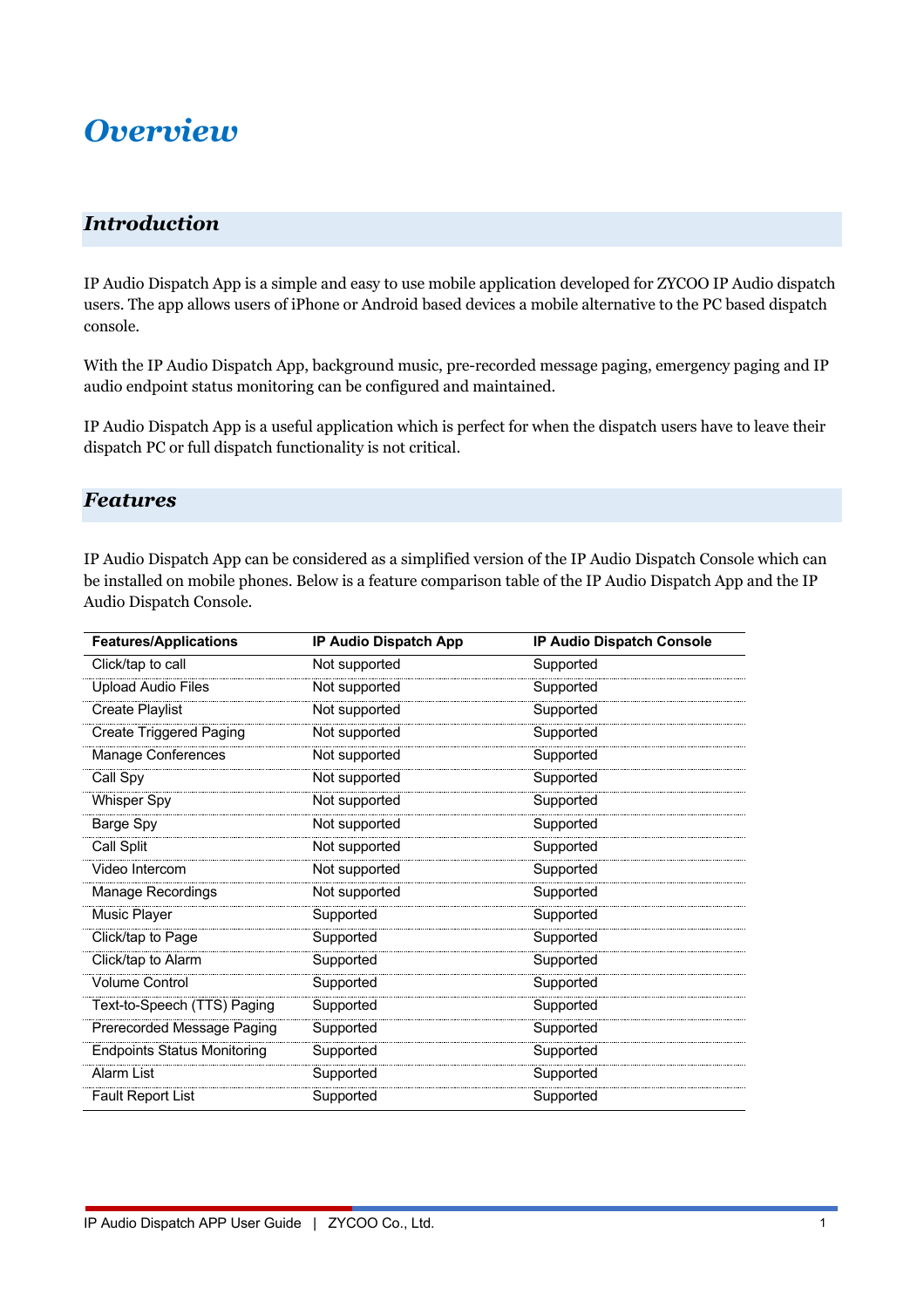#### *Installation*

The IP Audio Dispatch App has Android and iOS versions, please use your mobile phone to scan the below QR codes to install the application.

IP Audio Dispatch App for iPhone IP Audio Dispatch App for Android Phones





# *Login*

#### *Run the App*



After installation, tap on the app icon as shown left to run the app.

If it's the first time running the app, users need to grant network, microphone and camera access permissions for IP Audio Dispatch App.

Network permission must be enabled for the app being able to connect to IP Audio Center server.

Microphone needs to be enabled if prerecorded message paging feature is required, as the app needs to use the microphone of the mobile phone for users to record a message for paging.

Camera needs to be enabled if users also have IP Audio Dispatch Console installed at the same time, as they can use the QR code provided by IP Audio Dispatch Console for quick login of the IP Audio Dispatch App.

#### *User Login*



The login screen of the IP Audio Dispatch App is as shown left.

Users need to input server address, username and password to sign in, if you don't have the login credentials please contact the IP Audio Center system administrator for help.

If you have installed IP Audio Dispatch Console on your PC and have logged in, please go to Settings -> Advanced Settings, and scan the "Mobile App Login QR Code" to sign in.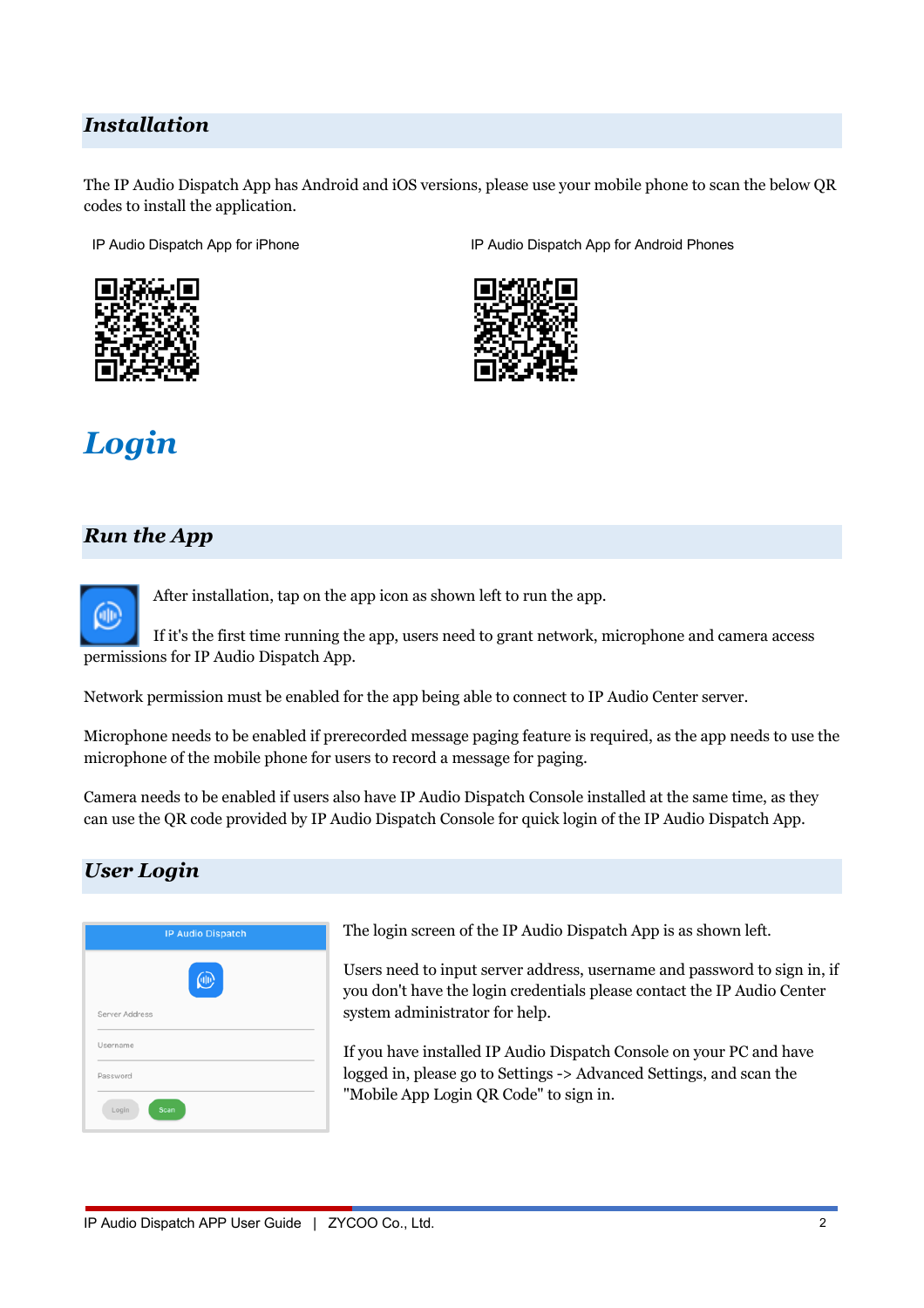## *Paging*

#### *Alarm Paging*

After login, users will first see the paging main screen as shown below.



To sound alarm, tap on the Alarm icon to enter the alarm menu.



Select an alarm type then next select the paging groups and then tap on Start to sound alarm. To stop the alarm, tap on Stop.

#### *TTS Paging*



TTS paging on the IP Audio Dispatch App is different with TTS paging on the IP Audio Dispatch Console. On IP Audio Dispatch Console, TTS is used to create triggered paging, including immediate, timetable and dial number triggered paging. On IP Audio Dispatch App TTS is used for immediate paging, users can page the text contents right after the converting from text to speech.

Tap on the TTS icon to enter TTS menu.

Input or paste the text contents in the text box and tap on OK, the text contents will be converted to audio, tap on the play button you can playback the audio for review.

If the audio is ready for paging, then set the paging repeats and the volume, and then tap on Select Groups to select paging groups for paging, after this tap on Start button to start TTS paging.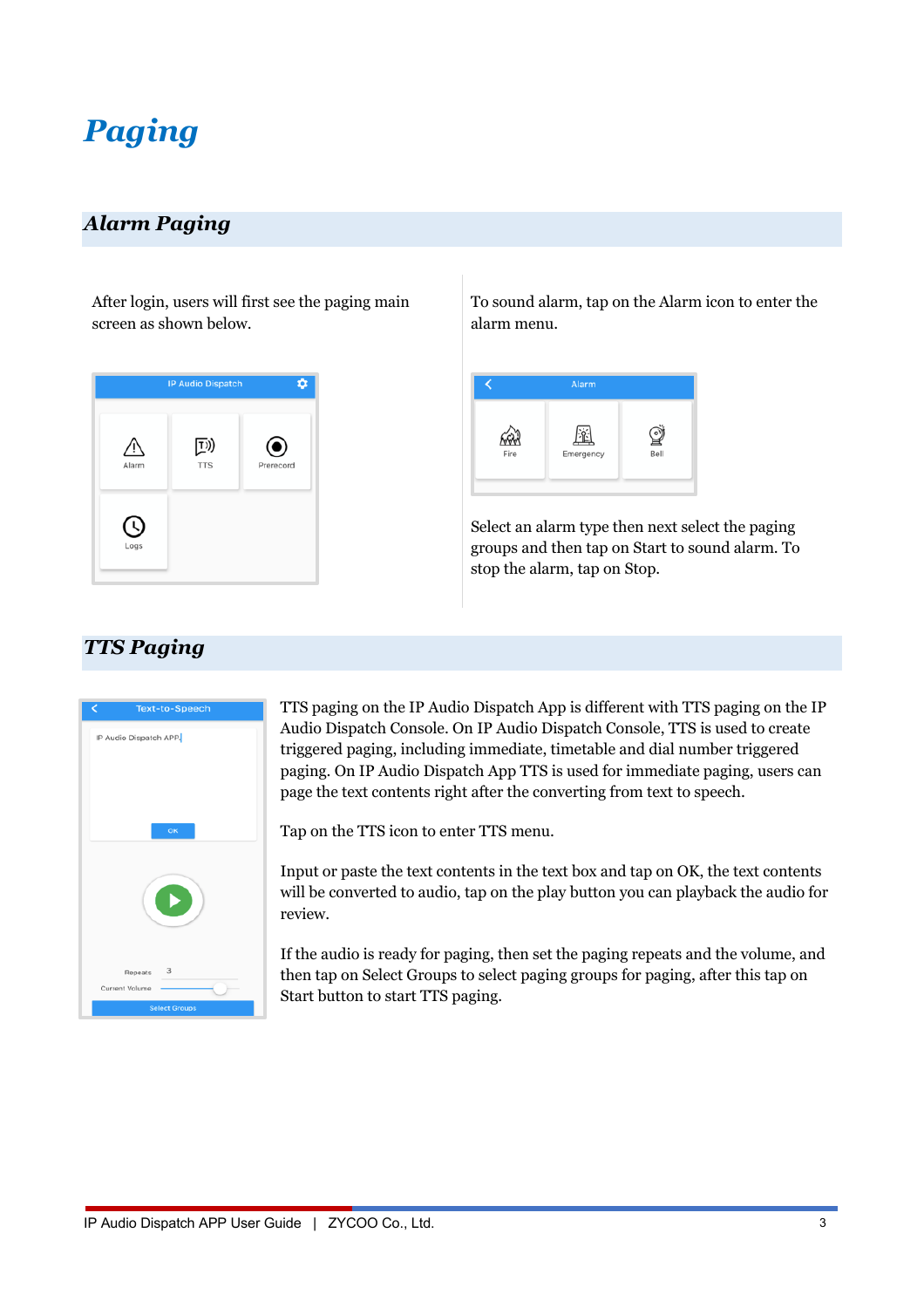#### *Prerecorded Message Paging*

Prerecorded message paging on IP Audio Dispatch App is different with on the IP Audio Dispatch Console. On IP Audio Dispatch Console, prerecorded message is used to create triggered paging, but on IP Audio Dispatch App, prerecorded message is used for immediate paging, users can page out the prerecorded message right after the recording is done.

Tap on the Prerecord icon to enter prerecorded message paging menu.

Press and hold the microphone icon to record a message, when done release to stop recording. Now a play button will appear, tap on it to playback the record message for review. If the recording is not good enough, press and hold the record button to repeat the recording process. If the recording is ready for paging, then tap on Select Groups button to select a paging group and then tap on Start button to start prerecorded message paging.



#### *Logs*

Under the Logs menu, users are able to check the alarm paging logs and the endpoint fault report logs.

The alarm paging logs including alarms paged from the IP Audio Dispatch Console and the IP Audio Dispatch App, users can have information of the initiator and the confirmation status of the alarm events.

The endpoint fault report logs including status changing from idle to offline and connection error.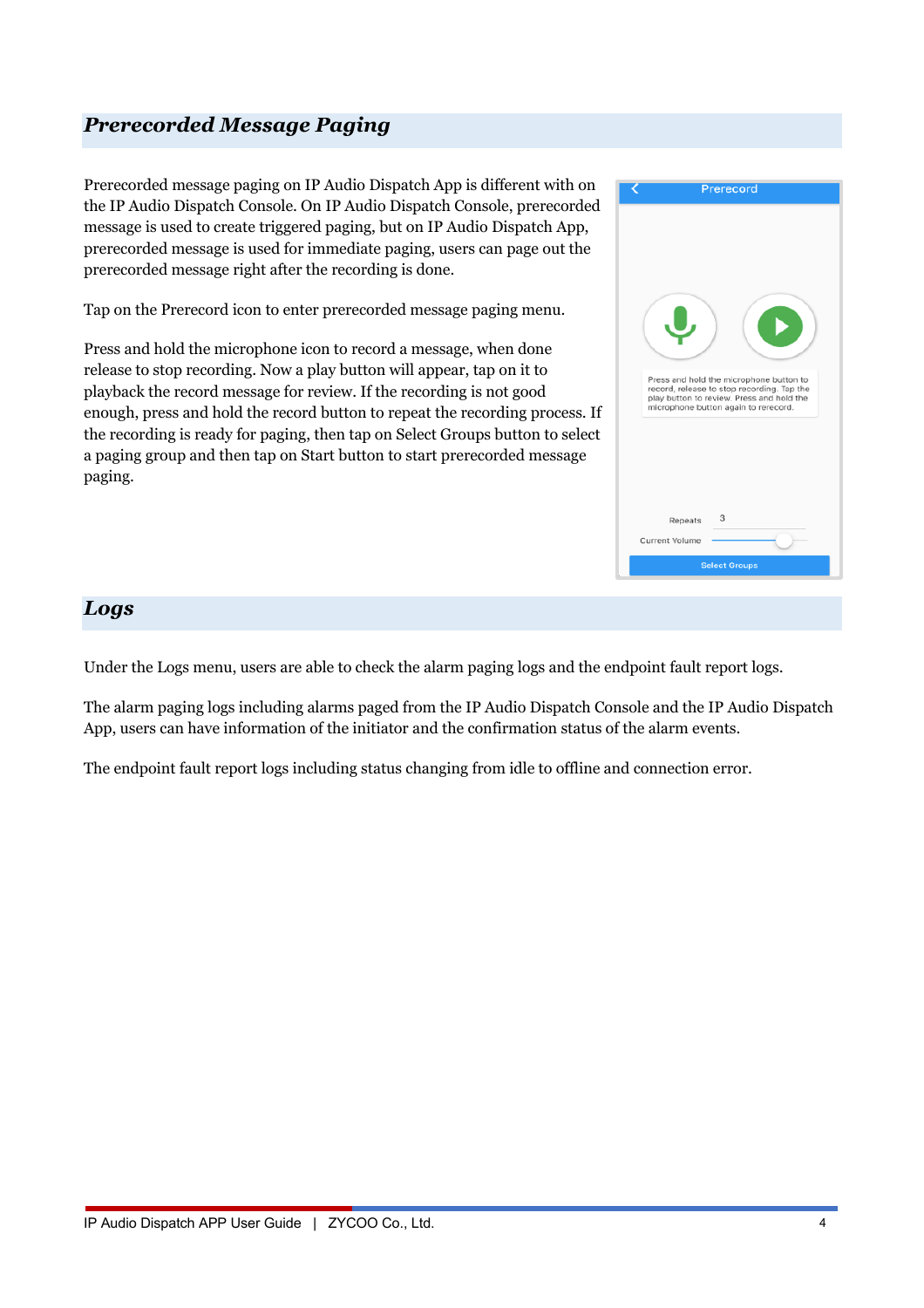# *Endpoints and Group*

#### *Endpoints*

Under the Devices menu, users can do centralized management and status monitoring to all IP Audio devices that belongs to the paging groups the user have permission to access.

The devices can be filtered by using the status indication icon, for example, tap on the red status icon to show all devices which are in use.

Tap on the options button on the right side of the device icon, users can have more management options to a specific IP audio device.



By using the Stop option, users can stop paging/call on the selected IP audio device.

By using the Volume option, users can adjust the IP audio device's volume level in real time.

And by using Paly option, users can play

music to the selected IP Audio device. Select a playlist and tap on Start button to start music playing on the device.

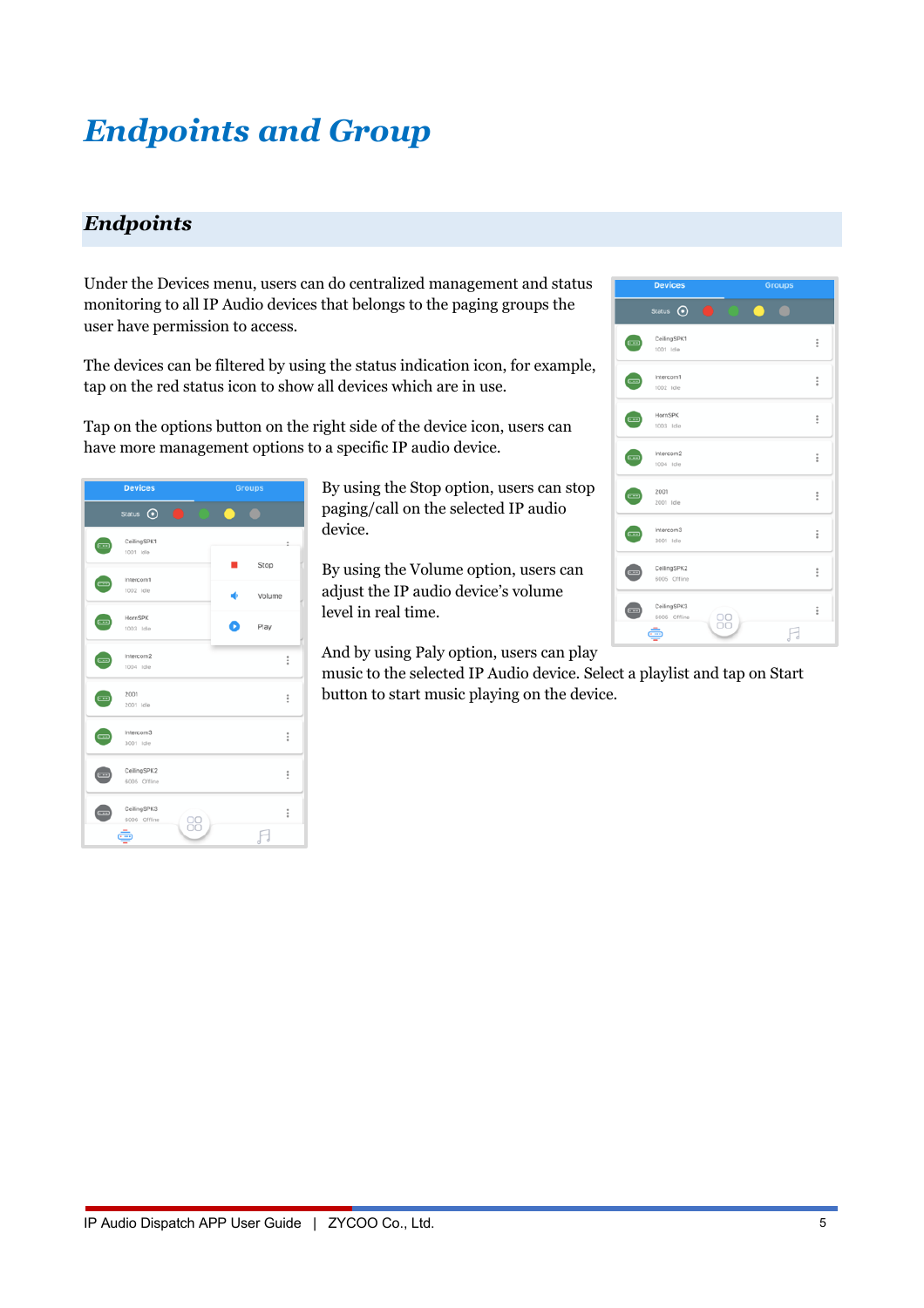#### *Groups*



Under the Groups menu, users can manage all paging groups which the users have permission to access.

Tap on the options button on the right side of the group icon, users can stop all current paging and calls on all IP audio devices in this group. And there are also options to set volume level and play music to the IP audio devices within the group.

The Stop option will terminate all current paging, intercom calls and phones within this group. The volume option can be used to setup a general volume level for all IP audio devices in this group. And the Play option can be used to play music to this group, tap on

the Play option and next select a playlist and then tap on Start button to start playing music to this group.